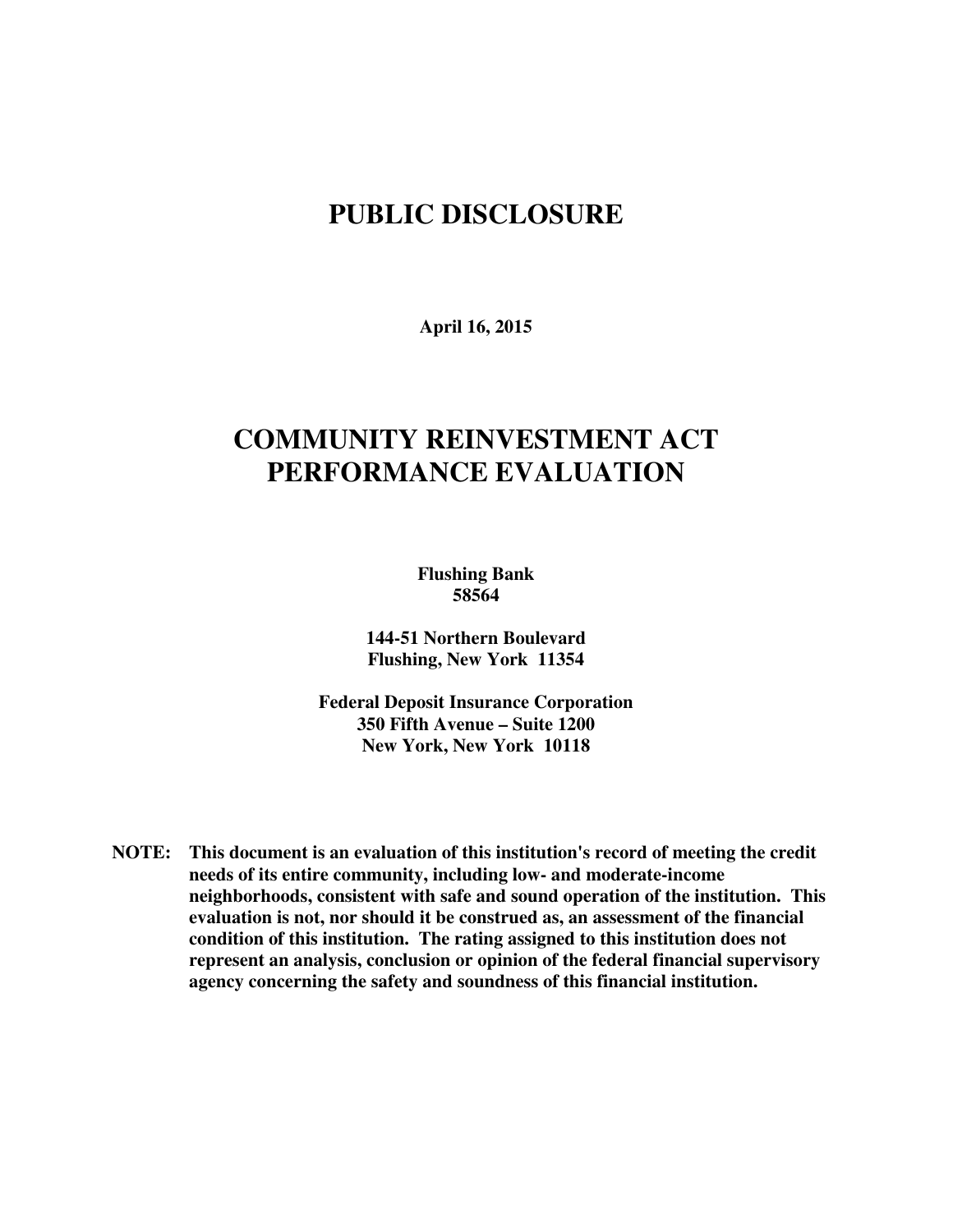### **INSTITUTION RATING**

#### *INSTITUTION'S CRA RATING:* This institution is rated **Satisfactory**.

The following table indicates the performance level of Flushing Bank with respect to the Lending, Investment, and Service Tests.

| <b>PERFORMANCE</b>           | <b>FLUSHING BANK</b> |                        |                     |  |  |  |  |
|------------------------------|----------------------|------------------------|---------------------|--|--|--|--|
| <b>LEVELS</b>                | PERFORMANCE TESTS    |                        |                     |  |  |  |  |
|                              | <b>Lending Test*</b> | <b>Investment Test</b> | <b>Service Test</b> |  |  |  |  |
| Outstanding                  |                      |                        |                     |  |  |  |  |
| <b>High Satisfactory</b>     | X                    | X                      |                     |  |  |  |  |
| Low Satisfactory             |                      |                        | Х                   |  |  |  |  |
| Needs to Improve             |                      |                        |                     |  |  |  |  |
| Substantial<br>Noncompliance |                      |                        |                     |  |  |  |  |

 **\*Note: The lending test is weighted more heavily than the investment and services tests when arriving at an overall rating.** 

#### **Lending Test**

Flushing Bank's lending levels reflect an excellent responsiveness to assessment area credit needs. The bank made a substantial majority of its loans within its assessment area. Overall, the geographic distribution of loans reflects excellent penetration throughout the bank's assessment area. The distribution of borrowers reflects adequate penetration among retail customers of different income levels and business customers of different size. Flushing Bank originated a relatively high level of community development loans. Flushing Bank makes limited use of innovative or flexible lending practices.

#### **Investment Test**

Flushing Bank has a significant level of qualified community development investments and grants, occasionally in a leadership position, particularly those that are not routinely provided by private investors. The institution exhibits an adequate responsiveness to credit and community economic development needs. The institution occasionally uses innovative or complex investments to support community development initiatives.

#### **Service Test**

Retail banking services are reasonably accessible to essentially all portions of the bank's assessment area. Services and business hours do not vary in a way that inconveniences portions of its assessment area. There have been no changes in the bank's branch locations. The bank provided an adequate level of community development services.